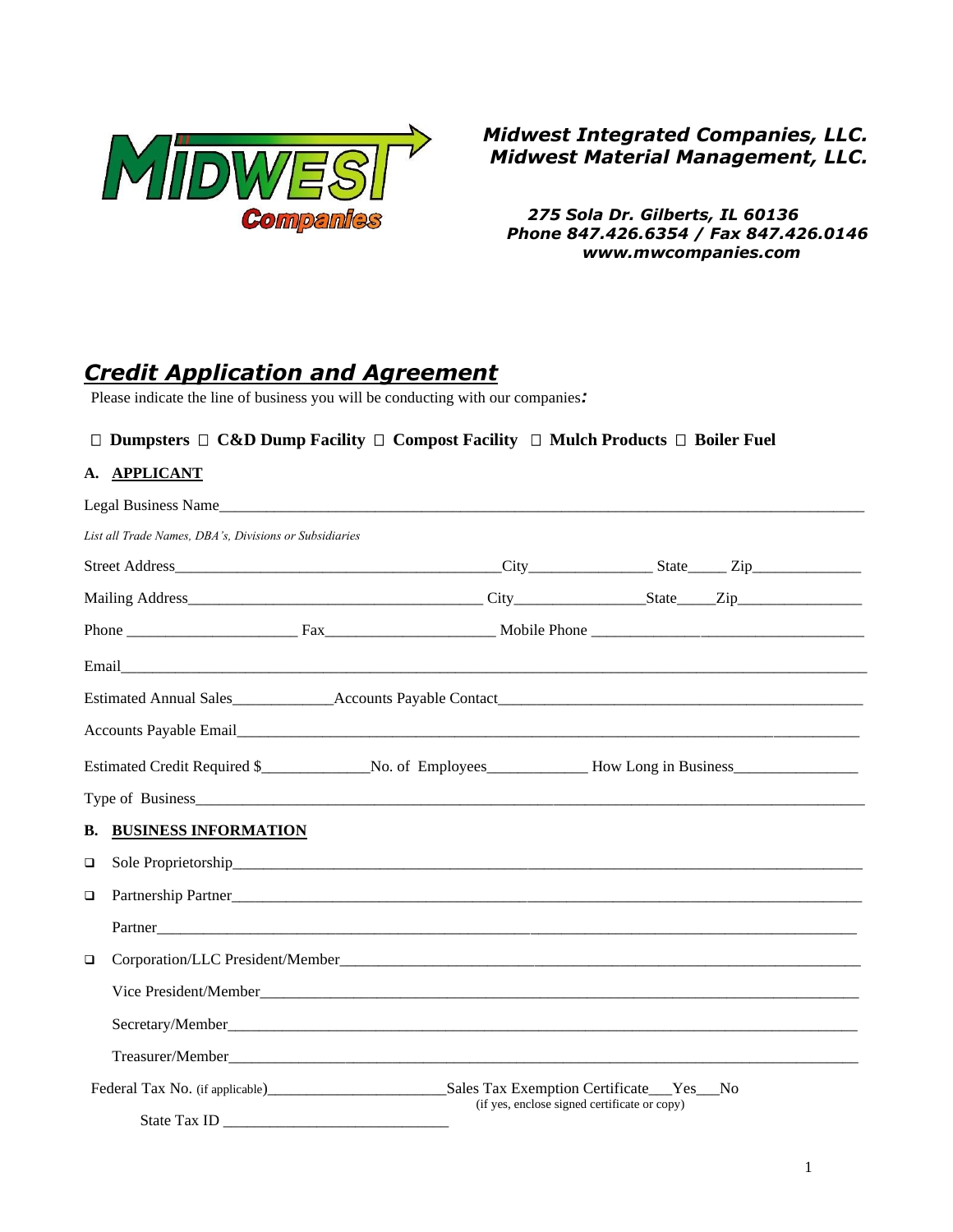#### **C. BANKING INFORMATION**

| I hereby authorize bank named above to release information requested for the purpose of obtaining and/or reviewing credit. |  |  |  |  |  |  |
|----------------------------------------------------------------------------------------------------------------------------|--|--|--|--|--|--|
| D. TRADE REFERENCES (Please fill out 3 references)                                                                         |  |  |  |  |  |  |
| Company Name / Contact / Address / Phone # / Fax # / Email                                                                 |  |  |  |  |  |  |
|                                                                                                                            |  |  |  |  |  |  |
|                                                                                                                            |  |  |  |  |  |  |
|                                                                                                                            |  |  |  |  |  |  |
|                                                                                                                            |  |  |  |  |  |  |
|                                                                                                                            |  |  |  |  |  |  |
|                                                                                                                            |  |  |  |  |  |  |

The preceding and following information is for the purpose of obtaining credit and is warranted to be true. I/We hereby authorize Midwest Integrated Companies LLC/Midwest Material Management LLC to investigate all references and customary credit information sources including consumer credit reporting repositories regarding my/our credit and financial responsibility for the purpose of obtaining credit and for periodic review for the purpose of maintaining the credit relationship.

I/We certify that this request is for the extension of credit for business purposes only and not for the extension of credit for personal, family, or household purposes.

#### **APPLICANT'S SIGNATURE ATTESTS FINANCIAL RESPONSIBILITY AND WILLINGNESS TO PAY IN ACCORDANCE WITH THE ABOVE AND FOLLOWING TERMS:**

| Firm Name |  |
|-----------|--|
|           |  |
|           |  |
|           |  |
|           |  |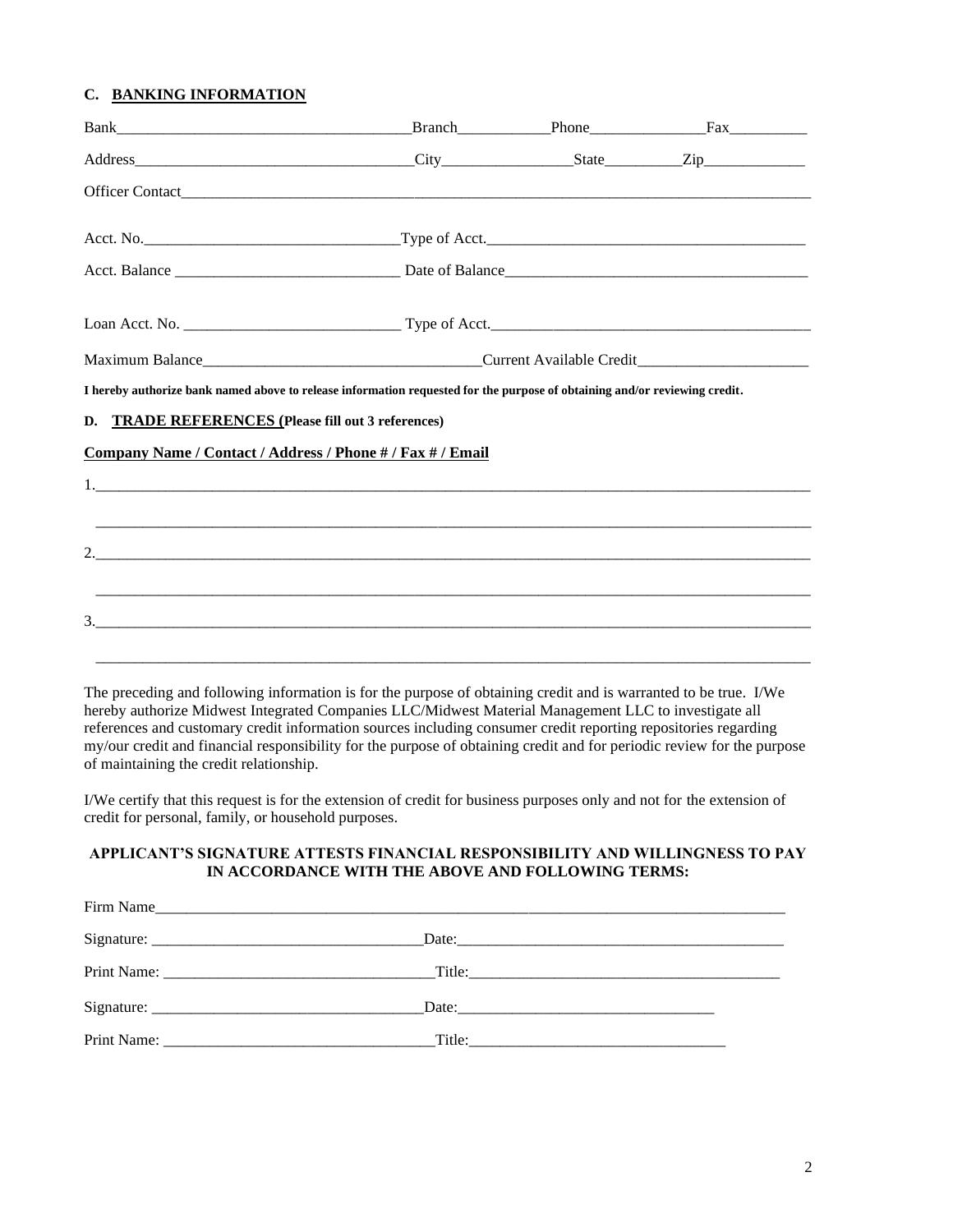CREDIT POLICY: payment must be made from invoices within 15 days. C.O.D. restrictions may be placed on any past due account.

CREDIT TERMS: All invoices are Net 15 days from the date of invoices. A service charge of one and one half percent (1.5% per month) or (18% per annum) or the highest legal rate, whichever is less may be assessed on delinquent invoices.

VENUE: **All amounts due for purchases from Midwest Integrated Companies LLC/Midwest Material Management LLC are payable to 275 Sola Dr. Gilberts, IL 60136.** It is further agreed that this agreement is entered into in the state of Illinois and is governed by the laws of the state of Illinois.

CHANGE OF OWNERSHIP: I/We understand that we must notify Midwest Integrated Companies LLC/Midwest Material Management LLC in writing and by certified mail of any change in ownership, the name of the business or structure of the business under which credit is established.

In the event of default, and if this account is turned over to an agency and/or an attorney for collection, the undersigned agrees to pay all reasonable attorney fees, court costs, bond costs, and/or costs of collection whether or not suit is filed. If any customer check shall be returned for "insufficient funds", "account closed", or "stop payment" etc. customer shall promptly pay the face value of the check plus a \$25.00 bank fee in the form of a money order or cashiers check, payable to Midwest Integrated Companies LLC or Midwest Material Management LLC.

#### **CONSENT TO OBTAIN CONSUMER CREDIT REPORT**

The undersigned individual who is either a principal of the credit applicant or a sole proprietorship of the credit applicant, recognizing that his or her individual credit history may be a factor in the evaluation of the credit history of the applicant, hereby consents to and authorizes the use of a consumer credit report on the undersigned by the above named business credit grantor, from time to time as may be needed, in the credit evaluation process.

Signature Date

Print Name